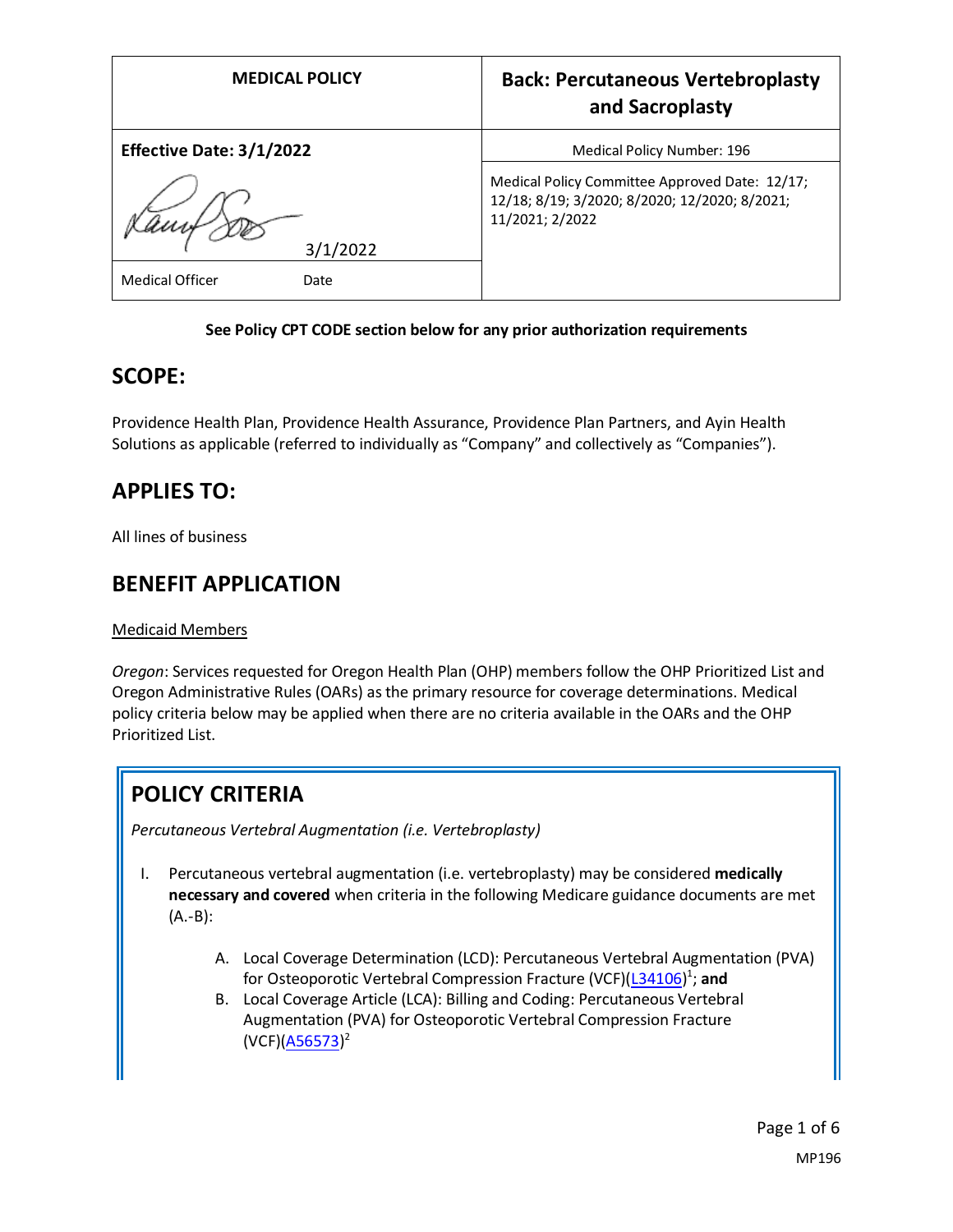II. Percutaneous vertebral augmentation (i.e. vertebroplasty) is considered **not medically necessary and not covered** when criterion I. above is not met.

*Percutaneous Sacral Augmentation (i.e. Sacroplasty)*

III. Percutaneous sacral augmentation (i.e. sacroplasty) is considered **not medically necessary and not covered** for all indications, including the treatment of sacral insufficiency fractures.

### **BILLING GUIDELINES**

Percutaneous vertebral augmentation may be considered medically necessary when the criteria above are met and when billed with the medically necessary diagnosis codes included in the LCA.<sup>2</sup> These diagnosis codes are as follows:

- M80.08XA: Age-related osteoporosis with current pathological fracture, vertebra(e), initial encounter for fracture
- M80.08XS: Age-related osteoporosis with current pathological fracture, vertebra(e), sequela
- M80.88XA: Other osteoporosis with current pathological fracture, vertebra(e), initial encounter for fracture
- M80.88XS: Other osteoporosis with current pathological fracture, vertebra(e), sequela
- C41.2\*: Malignant neoplasm of vertebral column
- C79.51\*: Secondary malignant neoplasm of bone
- C79.52\*: Secondary malignant neoplasm of bone marrow
- C90.00\*: Multiple myeloma not having achieved remission
- C90.01\*: Multiple myeloma in remission
- C90.02\*: Multiple myeloma in relapse
- M84.58XA: Pathological fracture in neoplastic disease, other specified site, initial encounter for fracture
- M84.58XS: Pathological fracture in neoplastic disease, other specified site, sequela

\* Must be reported with either M84.58XA or M84.58XS.

# **CPT CODES**

| <b>All Lines of Business</b> |                                                                                                                                            |
|------------------------------|--------------------------------------------------------------------------------------------------------------------------------------------|
|                              | No Prior Authorization Required                                                                                                            |
| 01937                        | Anesthesia for percutaneous image-guided injection, drainage or aspiration procedures<br>on the spine or spinal cord; cervical or thoracic |
| 01938                        | Anesthesia for percutaneous image-guided injection, drainage or aspiration procedures<br>on the spine or spinal cord; lumbar or sacral     |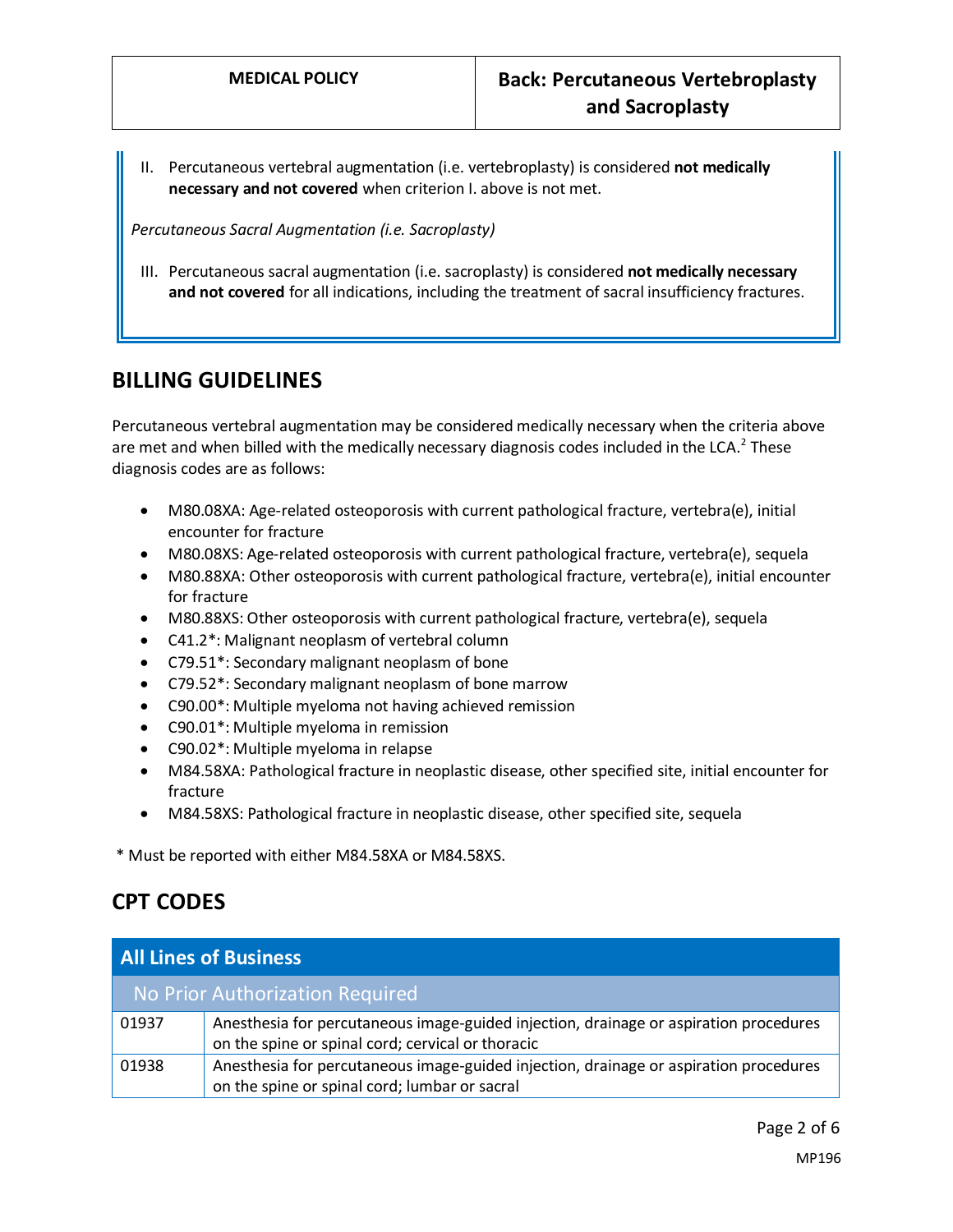# **MEDICAL POLICY Back: Percutaneous Vertebroplasty and Sacroplasty**

| 01939              | Anesthesia for percutaneous image-guided destruction procedures by neurolytic agent<br>on the spine or spinal cord; cervical or thoracic                                                                                                                                                                                                                                                   |
|--------------------|--------------------------------------------------------------------------------------------------------------------------------------------------------------------------------------------------------------------------------------------------------------------------------------------------------------------------------------------------------------------------------------------|
| 01940              | Anesthesia for percutaneous image-guided destruction procedures by neurolytic agent<br>on the spine or spinal cord; lumbar or sacral                                                                                                                                                                                                                                                       |
| 01941              | Anesthesia for percutaneous image-guided neuromodulation or intravertebral<br>procedures (eg, kyphoplasty, vertebroplasty) on the spine or spinal cord; cervical or<br>thoracic                                                                                                                                                                                                            |
| 01942              | Anesthesia for percutaneous image-guided neuromodulation or intravertebral<br>procedures (eg, kyphoplasty, vertebroplasty) on the spine or spinal cord; lumbar or<br>sacral                                                                                                                                                                                                                |
| 22510              | Percutaneous vertebroplasty (bone biopsy included when performed), 1 vertebral body,<br>unilateral or bilateral injection, inclusive of all imaging guidance; cervicothoracic                                                                                                                                                                                                              |
| 22511              | Percutaneous vertebroplasty (bone biopsy included when performed), 1 vertebral body,<br>unilateral or bilateral injection, inclusive of all imaging guidance; lumbosacral                                                                                                                                                                                                                  |
| 22512              | Percutaneous vertebroplasty (bone biopsy included when performed), 1 vertebral body,<br>unilateral or bilateral injection, inclusive of all imaging guidance; each additional<br>cervicothoracic or lumbosacral vertebral body (List separately in addition to code for<br>primary procedure)                                                                                              |
| 22513              | Percutaneous vertebral augmentation, including cavity creation (fracture reduction and<br>bone biopsy included when performed) using mechanical device (eg, kyphoplasty), 1<br>vertebral body, unilateral or bilateral cannulation, inclusive of all imaging guidance;<br>thoracic                                                                                                         |
| 22514              | Percutaneous vertebral augmentation, including cavity creation (fracture reduction and<br>bone biopsy included when performed) using mechanical device (eg, kyphoplasty), 1<br>vertebral body, unilateral or bilateral cannulation, inclusive of all imaging guidance;<br>lumbar                                                                                                           |
| 22515              | Percutaneous vertebral augmentation, including cavity creation (fracture reduction and<br>bone biopsy included when performed) using mechanical device (eg, kyphoplasty), 1<br>vertebral body, unilateral or bilateral cannulation, inclusive of all imaging guidance; each<br>additional thoracic or lumbar vertebral body (List separately in addition to code for<br>primary procedure) |
| C1062              | Intravertebral body fracture augmentation with implant (e.g., metal, polymer)                                                                                                                                                                                                                                                                                                              |
| <b>Not Covered</b> |                                                                                                                                                                                                                                                                                                                                                                                            |
| 0200T              | Percutaneous sacral augmentation (sacroplasty), unilateral injection(s), including the use<br>of a balloon or mechanical device, when used, 1 or more needles, includes imaging<br>guidance and bone biopsy, when performed                                                                                                                                                                |
| 0201T              | Percutaneous sacral augmentation (sacroplasty), bilateral injections, including the use of<br>a balloon or mechanical device, when used, 2 or more needles, includes imaging<br>guidance and bone biopsy, when performed                                                                                                                                                                   |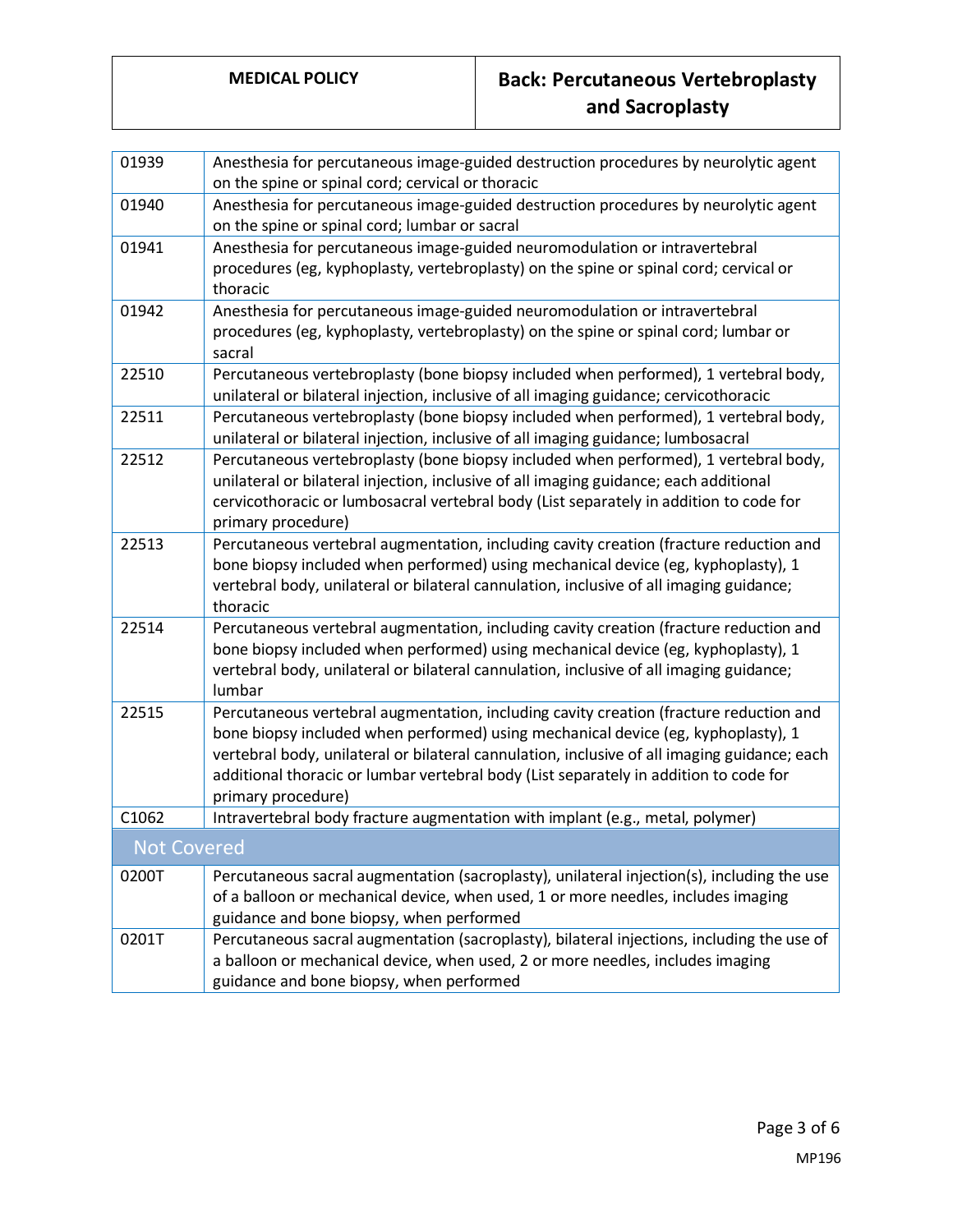### **DESCRIPTION**

#### Vertebral Fractures

In the US, more than one quarter of the population age 50 years or older experiences one vertebral fracture in the later years of life. Fractured vertebral bodies may produce intractable pain. Vertebral augmentation procedures are some of the invasive treatments that may be employed to address pain refractory to non-invasive therapeutic modalities. The percutaneous injection of medical cement or polymethylmethacrylate (PMM) or other material FDA-approved for this purpose into the vertebral body may reduce pain and improve function. One type of vertebral augmentation procedure, e .g. Kyphoplasty, also includes fracture reduction by expanding the intrabody space with a device such as a balloon. Following reduction, the bone cement is injected.

#### Percutaneous Sacroplasty

Percutaneous sacroplasty involves the injection of bone cement into the sacral insufficiency fractures to restore the mechanical integrity and stability of the sacrum. The goal of the treatment is to relieve pain and restore mobility.

### **REVIEW OF EVIDENCE**

A review of the ECRI, Hayes, Cochrane, and PubMed databases was conducted regarding the use of sacroplasty as a treatment for sacral insufficiency fractures. Below is a summary of the available evidence identified through July of 2021.

#### *Systematic Reviews*

Hayes conducted a health technology assessment in 2018, reviewed in 2021, on percutaneous sacroplasty for the treatment of sacral insufficiency fractures (SIF).<sup>3</sup> A literature found 4 studies that met Hayes inclusion criteria and investigated sacroplasty for SIF. All 4 studies assessed pain on a visual analog scale and reported statistically and clinically significant improvements in pain after the procedure. Only one of these studies had a comparator group, a prospective observational study by Frey et al (2017).<sup>4</sup> The study compared sacroplasty to non-surgical management and found that both treatment options reduced pain at 2- year follow up. Sacroplasty had significant reduction in pain at each time interval from baseline to 2 years, while conversive management only have significant reduction from baseline to 2 weeks. The study had many limitations. Participants were placed into the control group if they were not eligible for sacroplasty, and the two groups were not directly compared in the analysis.

Two retrospective studies measured disability and found that sacroplasty improved functionality, but there were no comparator groups and results can be effected by bias and placebo effect. Similarly, two studies found that sacroplasty reduced analgesic use in patients, but neither compared reduction to a control group.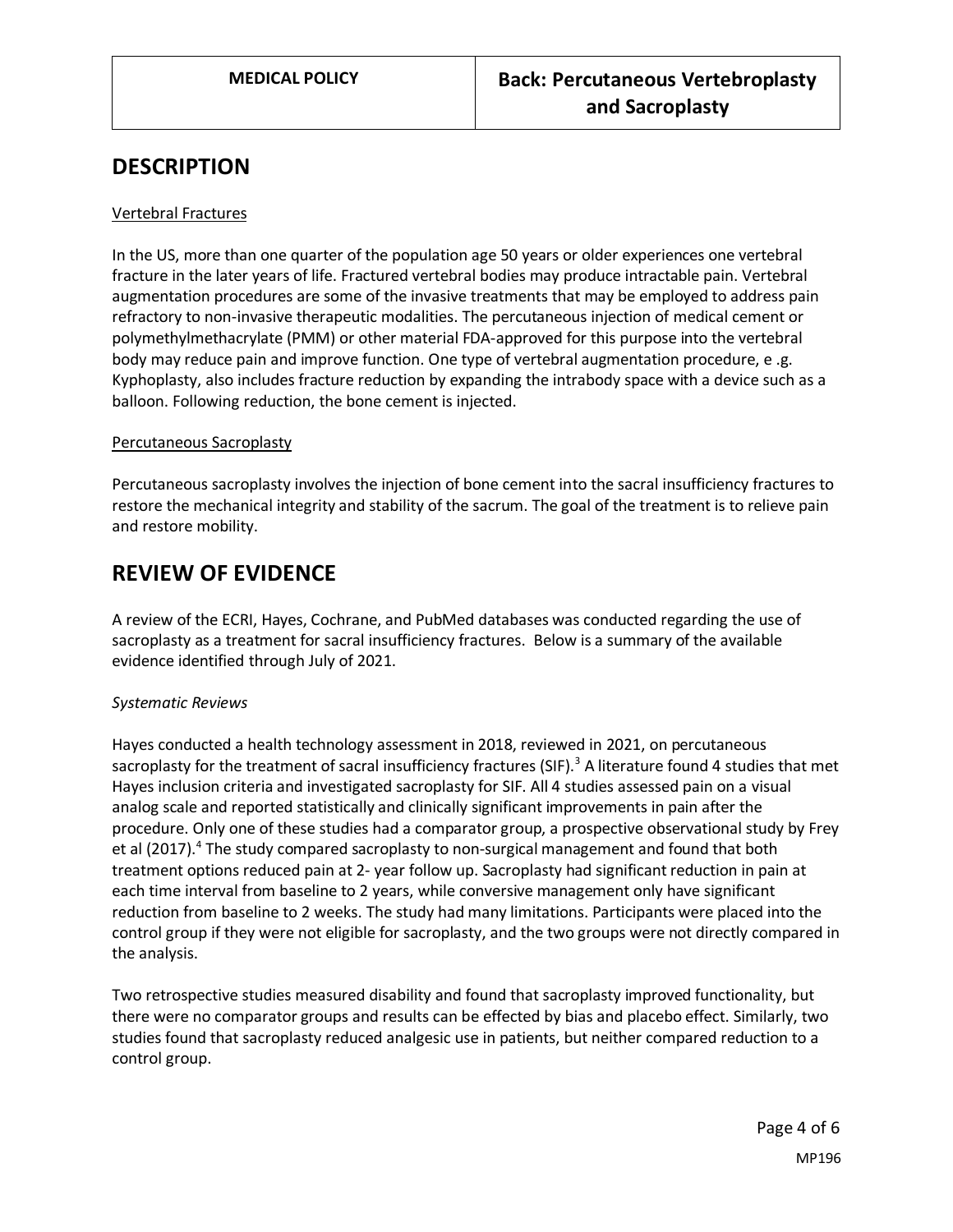Hayes concluded that there was an overall very-low-quality body of evidence and therefore they cannot draw conclusions regarding the efficacy and safety of percutaneous sacroplasty for SIF. More prospective comparative studies are needed with long term follow up and large sample sizes.

# **CLINICAL PRACTICE GUIDELINES**

As of 7/21/2021, no clinical practice guidelines were identified on sacroplasty for treating sacral insufficiency fractures.

# **POLICY SUMMARY**

The available evidence investigating sacroplasty is insufficient to determine efficacy and has conflicting outcomes. A majority of the studies lack comparator groups, randomization, large sample sizes, long term follow up, and have a high risk of bias. Furthermore, no clinical guidelines were identified in support of sacroplasty for sacral insufficiency fractures or any indication. Therefore, sacroplasty is considered not medically necessary for any indication.

# **INSTRUCTIONS FOR USE**

Company Medical Policies serve as guidance for the administration of plan benefits. Medical policies do not constitute medical advice nor a guarantee of coverage. Company Medical Policies are reviewed annually and are based upon published, peer-reviewed scientific evidence and evidence-based clinical practice guidelines that are available as of the last policy update. The Companies reserve the right to determine the application of Medical Policies and make revisions to Medical Policies at any time. Providers will be given at least 60-days' notice of policy changes that are restrictive in nature.

The scope and availability of all plan benefits are determined in accordance with the applicable coverage agreement. Any conflict or variance between the terms of the coverage agreement and Company Medical Policy will be resolved in favor of the coverage agreement.

# **REGULATORY STATUS**

### Mental Health Parity Statement

Coverage decisions are made on the basis of individualized determinations of medical necessity and the experimental or investigational character of the treatment in the individual case. In cases where medical necessity is not established by policy for specific treatment modalities, evidence not previously considered regarding the efficacy of the modality that is presented shall be given consideration to determine if the policy represents current standards of care.